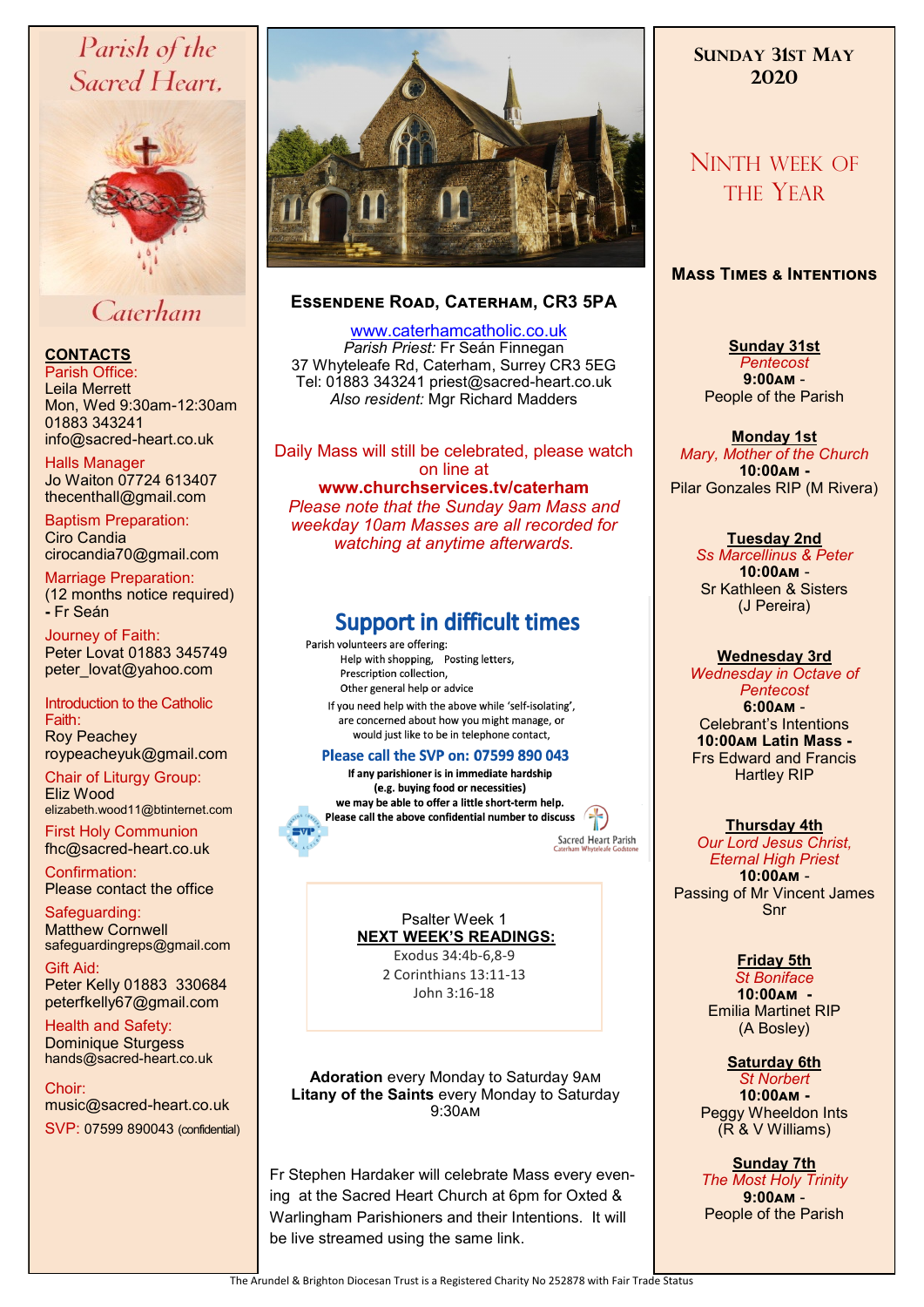## **M a s s B o o k l e t s**

Farnworth Catholic Publication Company have permitted us to post pdfs of the Sunday Mass books which we have already purchased; you can download them from our webpage for printing off for yourselves, or loading onto your phones for use at home.

You can download this week's Mass booklet [here](http://www.caterhamcatholic.co.uk/Sacred_Heart_Catholic_Church/public.html) (and scroll down the page).

#### **D i o c e s a n p a p e r s**

CathCom have created a new website www.ChurchPaper.co.uk that shows all the Diocesan papers.

#### **J o u r n e y o f F a i t h — O n l i n e**

Give us some of your time! Join us for a deeper look at the Sunday readings! Click on the Zoom link, and join us at 8 p.m. on Wednesday.

<https://us02web.zoom.us/j/6986253866>

If you don't have Zoom, you will need to download it, but it's very easy. You can use your smartphone if you want.

Topic: Journey of Faith Zoom Meeting Time: May 6, 2020 08:00 PM London Meeting ID: 698 625 3866

## **C h u r c h e s t o g e t h e r M o r n i n g P r a y e r**

Morning prayer every Wednesday at 8.30am via Zoom. The link remains the same over the coming weeks: Helen Burnett is inviting you to a scheduled Zoom meeting. Topic: Churches Together Morning prayer Time: 08:30 AM London Weekly: Join Zoom Meeting - <https://zoom.us/j/608507973?pwd=c0R0T09wUFd0TTI2QW12N2FEY2ttdz09>

Meeting ID: 608 507 973 & Password: 690358

## **S u p p o r t f o r t h e e l d e r l y a n d v u l n e r a b l e**



Many parishioners have expressed a willingness to assist in supporting those within our parish community who may need extra help in the coming weeks and months. If you are aware of someone who lives alone and/or who may need to self-isolate please do keep in touch with them by telephone to ensure that they are alright. The

SVP are planning to coordinate shopping support by asking those of you who are medically fit, well and under 70 years of age, to consider volunteering to have your names and telephone numbers added to a list of volunteers. Those who need support will then be able to access it by calling the SVP telephone number. If you would like to help with this, please email the Parish Office at info@sacred-heart.co.uk You will need to provide your name, telephone number and email address. This is certainly a time to take up the challenge of the St Vincent de Paul Society to 'Turn concern into action.'

If you are in need of help with shopping or collection of prescriptions etc, concerned about how you will manage, or if you would just like to be in touch by telephone, please call the SVP telephone number on : 07599 890043

### **S u r r e y M a t t e r s**

We have set up a new community helpline to help those that need support during the pandemic. Community Helpline number 0300 200 1008 (Monday-Friday, 8am-6pm & Saturday-Sunday 10am-2pm) This Community Helpline is here for two things:

- To help direct residents who need support, such as picking up shopping, prescription collections or having someone who can be a telephone friend, and to services who can help.
- To provide advice on where to register your offer of help to support your community.

For more information visit the Coronavirus Community Support website. <surreycc.gov.uk/coronavirus>

### **W e e k l y O f f e r i n g**

If you would like to make your weekly offering (though of course there is no obligation or expectation to do so given the current situation), you are welcome to save it up until we can celebrate Mass together again, or you may put your envelope through the Parish Office door. Alternatively, we now have a Webpage Online Donations through the kindness of MYDona Management Portal, free until May. This donation page works across browsers, on mobile, desktop and tablet devices.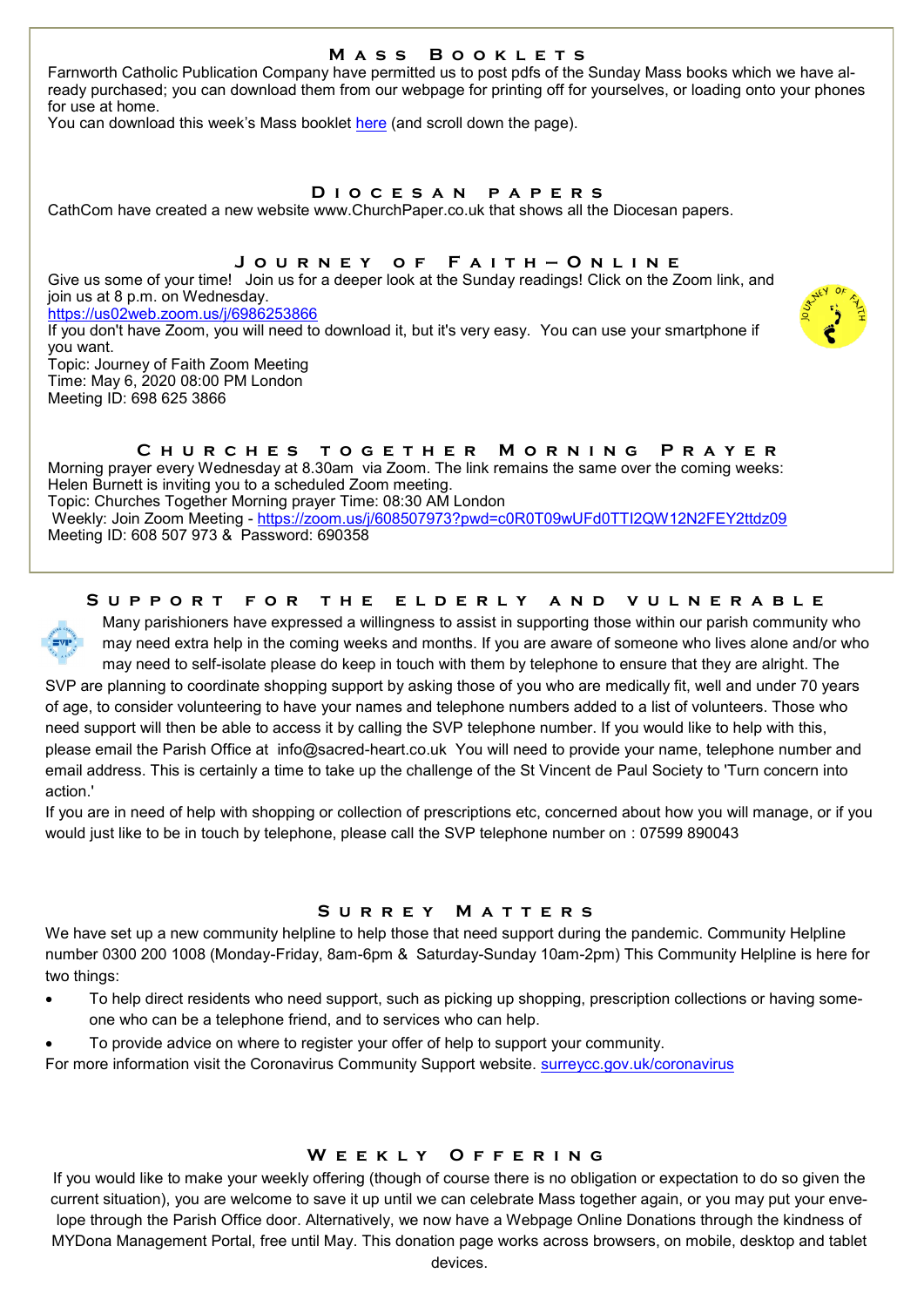**Your Prayers are requested for the following people who are ill or housebound**: Jane Hill; Jimmy Mullen; Eileen, Mel & Rose Lattimore; Bryan Smith; John Gilford; Tabitha Harrison; Joe Kelly; Charmaine Wise; Breda Sharpe; Richard Sowa; Val Williams; Emma Newton; Charley Lunn; Ursula Koh; Riche Ahearne; Enny Martin; Tony McCoy; Fr John Hartley; Yvonne Perera; Maribel Chambers, Patricia Howlett, Gloria Conroy, Reef Albert, Liz Leake, Peggy Wheeldon & John Monk.

#### S E R V I C E S A T T H E S A C R E D H E A R T C A T E R H A M **D u r i n g t h e c o r o n a v i r u s e m e r g e n c y**

- The times given on the first page are when the Mass will be 'live'; they will be recorded also, so that Mass may be participated in at any time: to find the recordings, go to <https://www.churchservices.tv/caterham> and scroll down the page to the Watch Videos section. Note that only Mass will be recorded; other services will be for live viewing only.
- Those who visit the sick may not take Holy Communion at this time. Indeed it is strongly suggested that visits should not be made at all, and certainly may not be made on behalf of the parish. However regular telephone calls to the lonely will be very welcome, no doubt.
- The church has to be locked until further notice.
- As Communion cannot be received during this time, you will be invited to make the following Spiritual Communion during Mass:

My Jesus, believe that you are present in the most holy Sacrament. I love you above all things, and I desire to receive you into my soul. Since I cannot at this moment receive you sacramentally, come at least spiritually into my heart. I embrace you as if you were already there and unite myself wholly to you. Never permit me to be separated from you. Amen.

 Finally, let's all keep each other, and especially the sick and vulnerable, in our prayers at this time. Stay safe, everyone!

## **MASS INTENTIONS**

As Sunday Masses are currently limited to one (and must be for the People of the Parish), all Sunday Mass intentions will be moved to the next available Mass. Please accept our apologies if you are affected by this.

Please pray for the souls of Frs Edmund and Francis Hartley RIP who both died this week. They are brothers to Fr John Hartley. May their souls rest in peace.

### **P l a n t S a l e**

A big thank you to David & Chris Frith and John & Sandy Barron with whose help and support we have raised £507.20 so far from the sale of our plants despite the lockdown. It is hoped that the beavers will be able to plant more crocus bulbs that gave us much pleasure in the Spring. The rest of the money will be going to a charity which will be decided upon at the next Parish Council meeting (once we all return to normality). We hope to see all of you next year when we hold our next Plant Sale. Moyra Brohier.



## **T h e L a u r e l s S c h o o l , e - O p e n D a y , 1 3 t h J u n e**

We hope you can join us for our first e-Open Day to learn more about life at The Laurels. During the event there will be opportunities to ask questions and meet staff and students. We will contact you after the live event to follow up on questions we cannot cover during the Open Day.

Our School is fast gaining a reputation for its superb educational programme for girls. Not only do students achieve top grades, but they also develop good character with a firm moral compass. The Laurels provides its students with a varied enrichment programme making the most of the wonderful historical, cultural, scientific and recreational sites on its doorstep. Please click here to register [https://thelaurelsschool.onlineopendays.com/#](https://thelaurelsschool.onlineopendays.com/)

Admissions are open for September 2020 and 2021